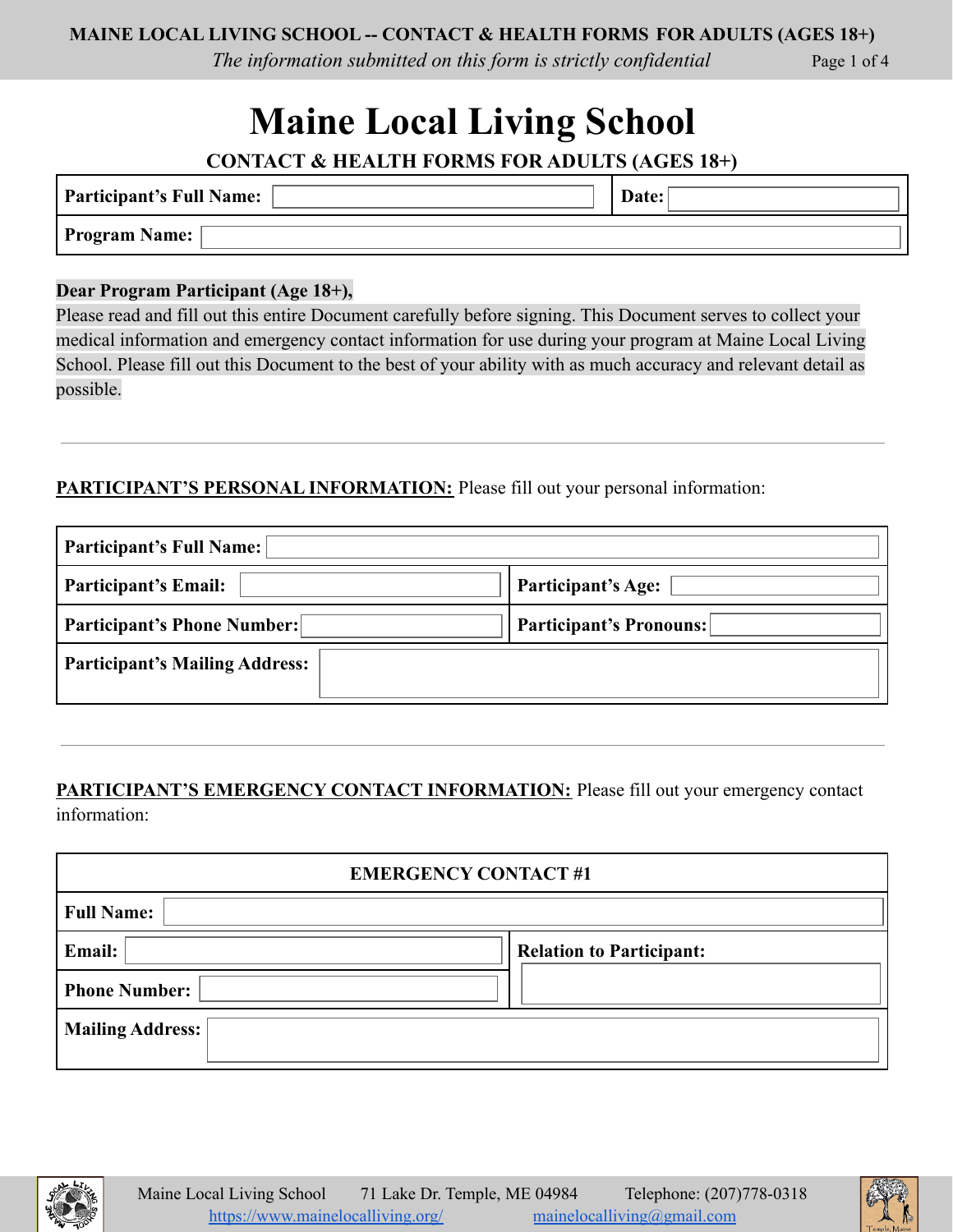#### **MAINE LOCAL LIVING SCHOOL -- CONTACT & HEALTH FORMS FOR ADULTS (AGES 18+)**

*The information submitted on this form is strictly confidential* Page 2 of 4

| <b>EMERGENCY CONTACT#2</b> |                                 |  |
|----------------------------|---------------------------------|--|
| <b>Full Name:</b>          |                                 |  |
| Email:                     | <b>Relation to Participant:</b> |  |
| <b>Phone Number:</b>       |                                 |  |
| <b>Mailing Address:</b>    |                                 |  |

**PARTICIPANT HEALTH INFORMATION:** Please fill out your health information: Please circle **YES** or **NO** in response to each question, and give a detailed explanation for any **YES** answers.

| Do you have any <b>ALLERGIES</b> ? Please include allergies to foods, medications, insect stings, and contact<br>with plants. Please include details about the severity of these allergies (MILD, SEVERE, or<br><b>LIFE-THREATENING</b> ). $\Box$ YES / $\Box$ NO |
|-------------------------------------------------------------------------------------------------------------------------------------------------------------------------------------------------------------------------------------------------------------------|
|                                                                                                                                                                                                                                                                   |
|                                                                                                                                                                                                                                                                   |
| Do you have any <b>SPECIAL DIETARY NEEDS</b> or <b>RESTRICTIONS</b> ?<br>$\square$ YES<br>/ $\Box$ NO                                                                                                                                                             |
|                                                                                                                                                                                                                                                                   |
|                                                                                                                                                                                                                                                                   |
| Do you have any <b>MEDICAL CONCERNS</b> that might impact your experience during your program at Maine<br>Local Living School? Please include details about any injuries, chronic physical limitations, critical                                                  |
| medications (please include dosages & instructions), emotional or social concerns, or anything else that you<br>can let us know in advance to help our staff to make the program safe and enjoyable for you and everyone.                                         |
| $\square$ YES<br>/ $\square \underline{NO}$                                                                                                                                                                                                                       |
|                                                                                                                                                                                                                                                                   |
|                                                                                                                                                                                                                                                                   |